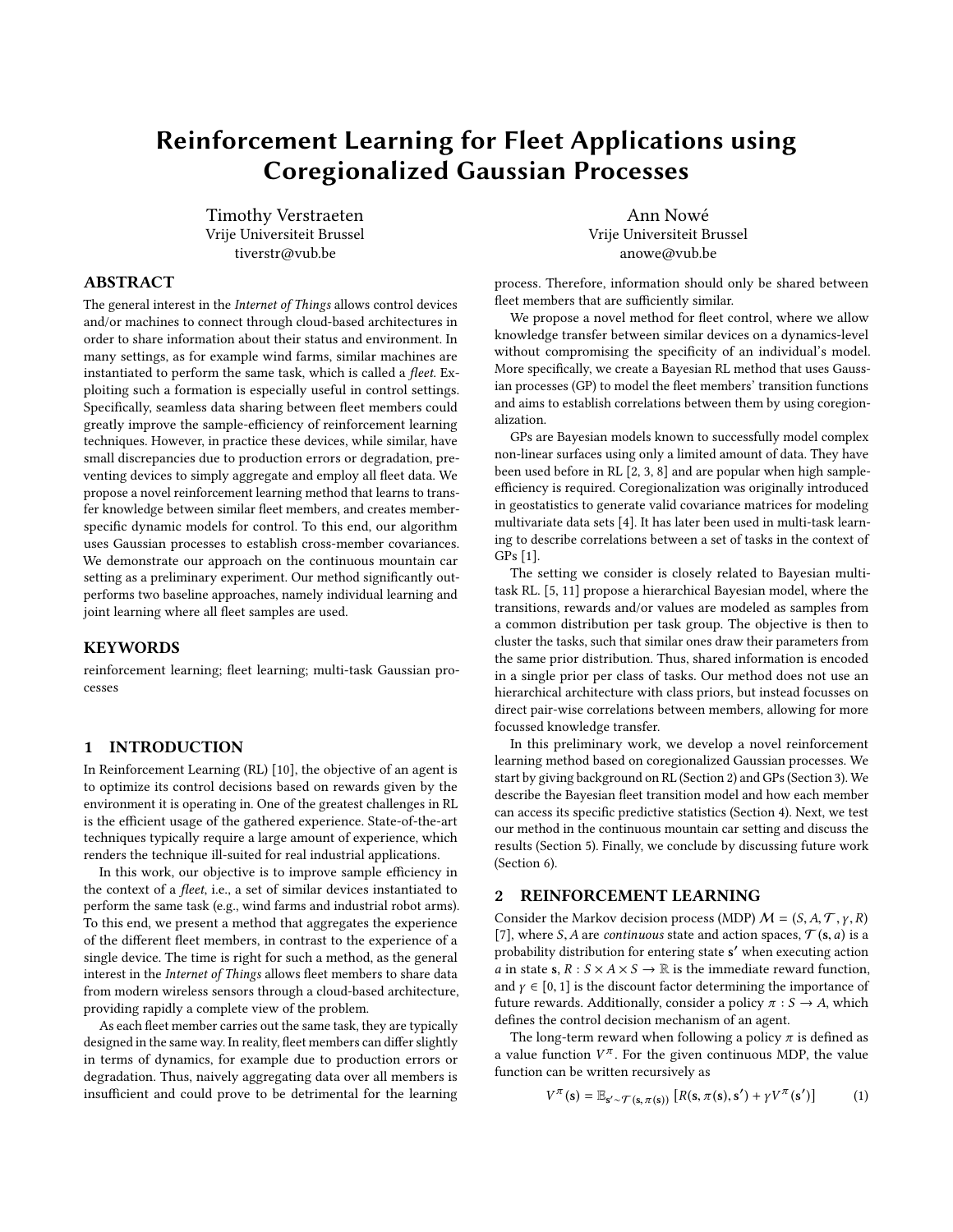which is essentially the sum of all possible future rewards weighted by their probability of occurrence. The goal of an agent is then to find the optimal policy  $\pi^* : S \to A$  which maximizes this expression.

Generally, the value function cannot be analytically computed for continuous state spaces due to the integral in the expected value. However, if we model  $\mathcal{T}(\cdot, \cdot)$  as a GP and  $R(\cdot, \cdot, \cdot)$  as a Gaussianly shaped reward around a desired goal state, it can be shown that analytical expressions of the value function, as well as the policy  $V^{\pi}$  becomes a GP as well [\[8\]](#page-3-3).<sup>[1](#page-1-3)</sup> We refer the reader to [8] for the iteration method for finding the optimal policy  $\pi^*$ . Throughout the paper we assume a known reward function around a specified goal paper, we assume a known reward function around a specified goal state, and focus on learning the GP transition model.

## <span id="page-1-0"></span>3 GAUSSIAN PROCESS TRANSITION MODEL

As explained above, the transition model of an RL agent is defined as a probabilistic distribution  $\mathcal{T}(\mathbf{s}, \mathbf{a})$  over possible next states, conditioned on the current state-action pair (s, <sup>a</sup>). For simplicity, we assume that the output state features are independently distributed, thus,  $s'_e \sim \mathcal{T}_e(\mathbf{s}, \mathbf{a})$  for each state feature  $e$ .<br>Coussian processes (CPs) [0] are an ex-

Gaussian processes (GPs) [\[9\]](#page-3-10) are an extension of multivariate normal distributions. Similar to the latter, a GP describes a set of normally distributed random variables that are potentially correlated, meaning that knowledge about one variable gives information about another. However, the difference is that a GP is defined over arbitrary sets of annotated random variables. In a regression context, these random variables are the outputs of an unknown function, and their annotations are the inputs to that function.

Formally, assuming a zero-mean GP prior and any arbitrary set of inputs  $X$ , we can model the associated outputs  $y$  as follows:

<span id="page-1-4"></span>
$$
\mathbf{y} \mid X \sim \mathcal{N}(\mathbf{0}, K) \tag{2}
$$

where  $K_{i,j} = k(\mathbf{x}_i, \mathbf{x}_j)$  is the covariance between variables  $y_i$  and  $y_j$ .<br>When regressing over a training set  $(Y_i, \mathbf{y}_i)$ , we can compute the When regressing over a training set  $(X<sub>tr</sub>, y<sub>tr</sub>)$ , we can compute the posterior statistics of  $(y | X, X_{tr}, y_{tr})$  to obtain the predictive outputs <sup>y</sup> for inputs X. For the zero-mean GP described in Equation [2,](#page-1-4) we have

$$
\mathbb{E} [y | X, X_{tr}, y_{tr}] = K_{X, X_{tr}} K_{X_{tr}, X_{tr}}^{-1} y
$$
  
 
$$
\mathbb{V} [y | X, X_{tr}, y_{tr}] = K_{X, X} + K_{X, X_{tr}} K_{X_{tr}, X_{tr}}^{-1} K_{X_{tr}, X}
$$
(3)

<span id="page-1-5"></span>where  $K_{X,X_{tr}}$  contains the pair-wise covariances between sets X and  $X_{tr}$  according to the covariance kernel.

The choice of covariance kernel  $k(\cdot, \cdot)$  is important, as it defines various characteristics about how the model generalizes from the training set. A popular choice for the covariance kernel is the squared exponential (SE) kernel, defined as:

<span id="page-1-6"></span>
$$
k_{\theta}^{SE}(\mathbf{x}, \mathbf{x}') = \exp\left(-\sum_{d=1}^{D} \frac{(x_d - x'_d)^2}{2l_d^2}\right) \tag{4}
$$

where  $\theta$  contains the hyperparameters  $l_d$ , and  $l_d$  denotes the length<br>scale along dimension d, which characterizes the smoothness of the scale along dimension d, which characterizes the smoothness of the unknown function. This kernel has several properties, including continuity, differentiability and stationarity, rendering it a popular choice for generic modeling purposes. We optimize the hyperparameters  $\theta$  using evidence maximization on the training set [\[9\]](#page-3-10).

Considering a state transition  $(s, a, s')$ , we can approximate the prition model of the  $\overline{BI}$  agent using multiple  $\overline{CP}$  where we transition model of the RL agent using multiple GPs, where we define the inputs and output respectively as  $\mathbf{x} = [\mathbf{s}, \mathbf{a}] \in \mathbb{R}^D$  and  $u = s' \in \mathbb{R}$ . Thus we have one GP for each feature in the output  $y = s'_e \in \mathbb{R}$ . Thus, we have one GP for each feature in the output state description.

# <span id="page-1-1"></span>4 COREGIONALIZATION OVER MULTIPLE TRANSITION MODELS

Fleet members should only share information when they are correlated. Thus for a given state-action, the outputs of the transition models of two members are either close, or there exists a linear transformation between them. Intuitively, the GP's covariance kernel allows for generalization in the regression model by correlating unobserved outputs to observed ones. Coregionalization extends this concept to the outputs of different GPs, suggesting that information from one process can be generalized to another. The main contribution in this work is to use coregionalization to capture similarities between multiple transition models, in order to decide whether knowledge transfer should occur.

Formally, we define a fleet MDP  $M_F = (S, A, T^F_\theta, \gamma, R)$ . Compar-<br>the definition in Section 2, all properties are the same except. ing to the definition in Section [2,](#page-0-0) all properties are the same, except that  $T_f^F = {T_f^{(m)}}_{\text{part}}^M$  is now a set of transition models, one for each fleet member m. Note that we assume the same hyperparameters  $\theta$  for each model, and thus, the models only differ from one another when regressing on the member-specific training sets.

In order to achieve knowledge transfer between models, we construct a fleet-wide model  $\mathcal{T}_{\theta}^{F}$ . We introduce a covariance kernel that uses a matrix  $G$ , describing the correlations between members  $m$  and  $m'$  [\[1\]](#page-3-5):

<span id="page-1-7"></span>
$$
k_{\theta}^{F}([\mathbf{x}, m], [\mathbf{x}', m']) = k_{\theta_{SE}}^{SE}(\mathbf{x}, \mathbf{x}') G_{m, m'}
$$
 (5)

where entry  $G_{m,m'}$  denotes the covariance between the output<br>states of members m and m'. In order to make sure G is a valid states of members m and m'. In order to make sure G is a valid covariance matrix we use the decomposition  $[4]$ covariance matrix, we use the decomposition [\[4\]](#page-3-4)

<span id="page-1-8"></span>
$$
G = \mathbf{w}\mathbf{w}^T + \alpha I, \text{ with } \mathbf{w} \in \mathbb{R}^M, \alpha \in \mathbb{R}^M_{\geq 0}
$$
 (6)

where  $\mathbf{w}\mathbf{w}^T$  encodes relationships between members and  $\boldsymbol{\alpha}$  contains independent variance terms for each member.  $\theta$  contains now both the hyperparameters  $\theta_{SE}$  of the SE kernel, as well as the parameters of G, and can be optimized using the training set  $(X_{\text{tr}}^F, y_{\text{tr}}^F)$ <br>of the entire fleet, annotated with the indices of its members of the entire fleet, annotated with the indices of its members.

Using the new fleet covariance kernel, we can describe a single GP jointly over the outputs of all fleet members, given in Equation [2,](#page-1-4) and compute the posterior statistics according to Equation [3](#page-1-5) for regression. Note that even though the new model uses the whole fleet data set, each member can access its own individual model by computing their own posterior statistics for  $\mathbf{y}^{(m)} \mid X^{(m)}, X_{\text{tr}}^F, \mathbf{y}_{\text{tr}}^F$ . Thus, we can define a transition model  $\mathcal{T}_a^{(m)}(\mathbf{s}, a) = \mathcal{T}_a^F(\mathbf{s})$  $\mathcal{L}_{\theta}^{(m)}(\mathbf{s}, a) = \mathcal{T}_{\theta}^{F}(\mathbf{s}, a, m)$ for each member m.

#### <span id="page-1-2"></span>5 MOUNTAIN CAR EXPERIMENT

To illustrate our method, we set up a preliminary experiment in the continuous mountain car domain, based on [\[6\]](#page-3-11). The car is positioned in a valley and its objective is to reach the top of the right-most hill.

<span id="page-1-3"></span><sup>&</sup>lt;sup>1</sup>More complicated forms can be used for the reward function (e.g., a GP), without altering the form of  $V^{\pi}$ .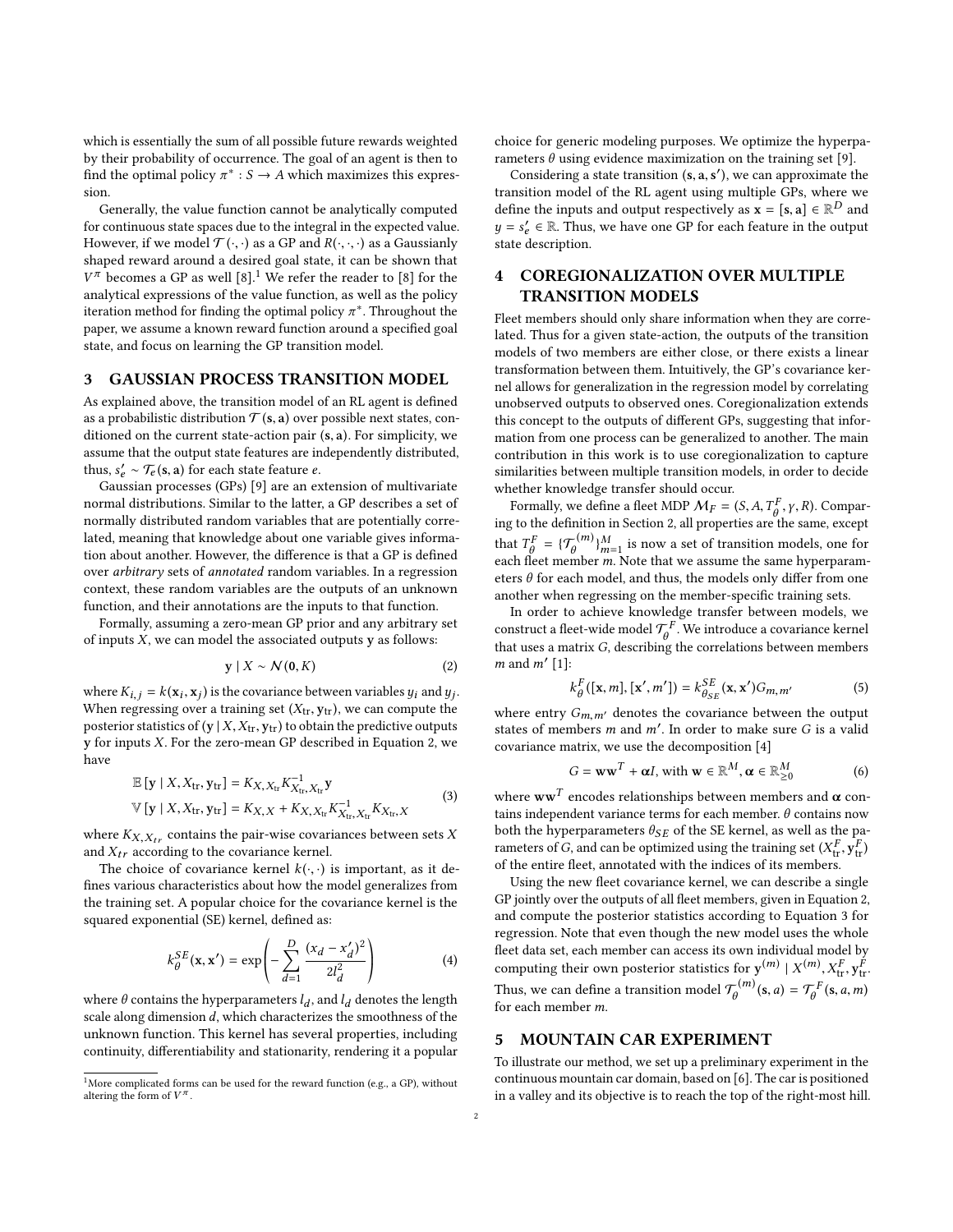<span id="page-2-1"></span>

Figure 1: Contour plots of the learned value functions (GPs) during the least performant runs (i.e., with the largest distance from the goal). Each of the scenarios are depicted; single (a), joint (b) and fleet (c) learning.

However, the slope is too steep for the car to simply accelerate to the top. Thus, it has to first drive up the opposite side of the valley, and then accelerate from there to reach the top.

In this problem, a state s consists of the position and velocity of the car, while an action is a force applied to either side of the car. Both the state features and action are in the range [−1, 1]. The start and goal state are respectively given by  $s_{start} = [-0.5, 0]$  and  $s<sub>target</sub> = [0.5, 0]$ , i.e., the bottom and top of the hill. We consider the following reward Gaussian function:

$$
R(s) = \exp(-||s - s_{\text{target}}||^2/0.05^2)
$$
 (7)

where maximum reward is achieved at  $s_{\text{target}}$ .

We consider a fleet of three mountain cars: a learner with a car mass of <sup>1</sup>.<sup>0</sup> kg, and two teachers with masses <sup>1</sup>.<sup>1</sup> kg and <sup>5</sup>.<sup>0</sup> kg. For each teacher, we provide a batch of 300 transitions randomly sampled from their environment. We do the same for the learner, but only sample 20 times, resulting in 620 samples total.

The learner cannot sufficiently estimate its transition model with only 20 samples, making it challenging to find the optimal policy. Transferring knowledge from the first teacher will be helpful. However, the last teacher is incapable of successfully climbing the hill due to its high mass, thus sharing samples with it would misrepresent the learner's transition model. Therefore, the objective of the learner is to estimate a sufficiently accurate transition model in order to solve the task, by figuring out the correlations with all teachers and use their knowledge accordingly. Once the transition model is learned, we compute the optimal value function and policy using the policy iteration method presented in [\[8\]](#page-3-3).

To measure the performance of our algorithms, we run the experiment 100 times for three scenarios. In two scenarios, the learner simply uses the SE kernel described in Equation [4](#page-1-6) and learns a model using only its own samples (single) or all fleet samples (joint). This sets the two extrema we compare our method to. In the third scenario, the learner uses all samples, but employs the fleet kernel described in Equation [5.](#page-1-7)

We focus on how close the learner can get to the goal state. Therefore, we compute the 2-norm of the smallest distance achieved during a run and fit a density curve (see Figure [2\)](#page-2-0). We observe that simply learning from the full data set without the fleet kernel

<span id="page-2-0"></span>

Figure 2: Densities over the smallest distances from the goal achieved during 100 runs, for each of the three scenarios. Both a fitted  $X^2$  distribution and histogram are plotted for each of the three scenarios; single, joint and fleet learning.

rarely leads to reaching the goal. This is due to the heavy teacher being incapable to reach the goal, which is untrue for the learner. Therefore, it is often standing still during runs. Learning from own experience can lead to good results, but is usually insufficient to represent the dynamics well. Due to the uncertainty in the dynamics model, the car is often incapable of finding a suitable policy. The only learner to consistently achieve good results is the one with the fleet kernel, as the learner is able to figure out which teacher is most useful to share data with. On average, the fleet learner achieves a distance of <sup>0</sup>.<sup>05</sup> from the goal state, while the single and joint learners respectively maintain an expected distance of <sup>0</sup>.<sup>46</sup> and <sup>0</sup>.18. The fleet learner's mean is significantly different from the others with p-values < 1e−<sup>4</sup> on Wilcoxon signed-rank tests.

Interestingly, none of the runs of the fleet learner fall above a minimum distance of <sup>0</sup>.2, meaning that the learner at least knows the direction it should move towards, which is not true for the